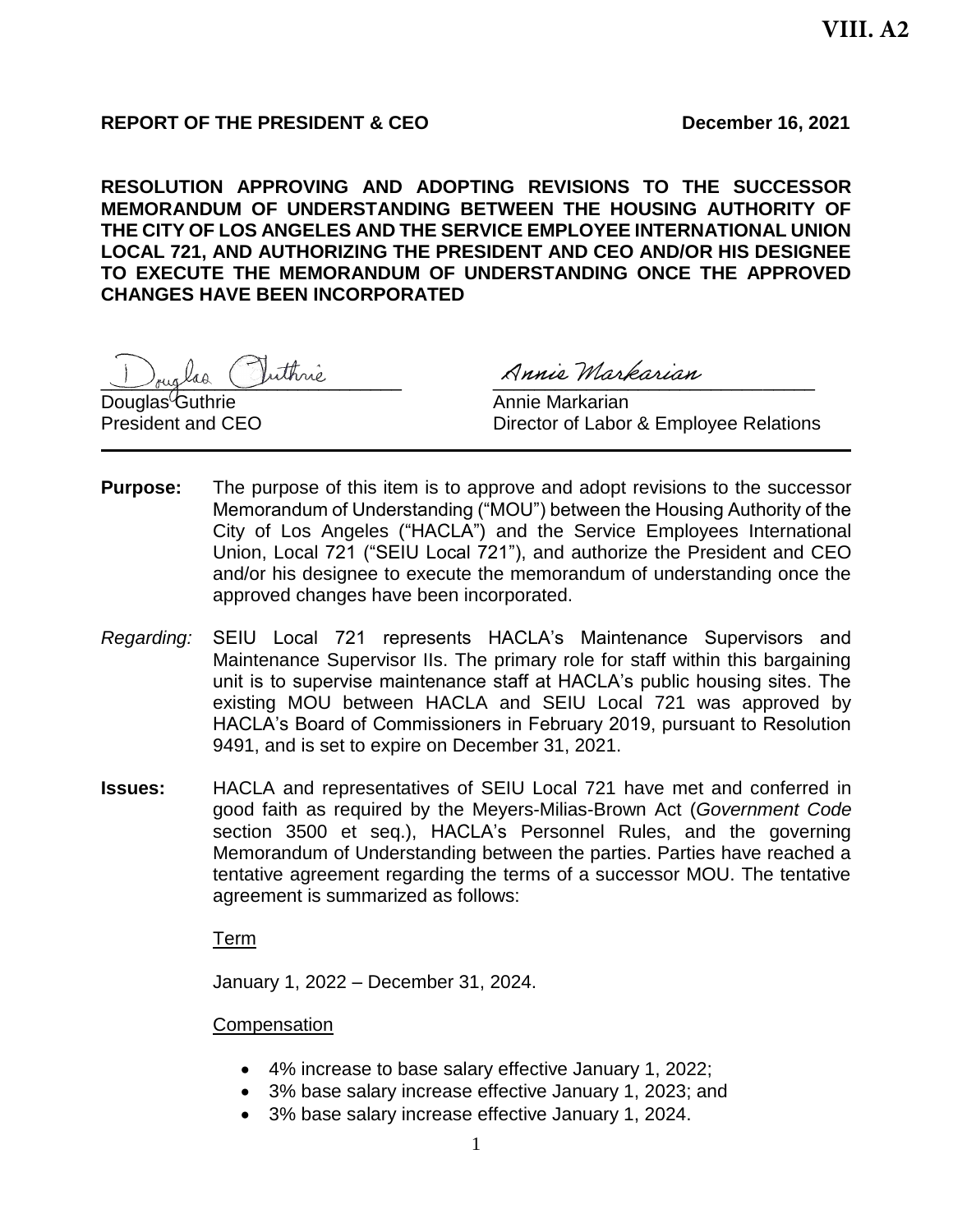\$1,500.00 year 2021 staff appreciation bonus (non-PERSable) effective on the first payroll of the month after this MOU is ratified by HACLA's Board of Commissioners. This is a one-time, non-recurring bonus to employees holding SEIU Local 721 classifications by or before January 1, 2021 and on the effective date of payment.

#### Compaction Pay

Compaction pay will be increased from 2% to 3%.

### Merit Step Increases

Unpaid leaves of absence greater than 10 days during the evaluation period shall not be counted as time served for purposes of merit step increases. Parties will meet and confer to determine the impact of statutory protection on this provision by or before April 1, 2022. Any changes to the MOU must be made by mutual agreement.

### General Leave Accruals

If unforeseen operational needs, which cannot be addressed in an alternative manner, require an employee to work while on an approved leave, the employee will use paid time off for all hours except those worked.

### Professional Time Off

During the term of the MOU, the parties agree to reopen the MOU to meet and confer regarding a comprehensive Professional Time Off ("PTO") Policy with all applicable bargaining units; however, such reopener will not result in an increase or decrease to the amount of PTO hours members may earn. Any changes to the MOU must be made by mutual agreement.

### Probationary Period

In order to maintain operational stability and simultaneously encouraging employee growth and development, employees serving in a probationary period are not eligible for promotional opportunities

Employees who are promoted to a new classification and do not pass probation, are returned to the classification for which they last held property rights (i.e., passed probation).

### Holidays

Juneteenth will be added to HACLA's schedule of observed holidays.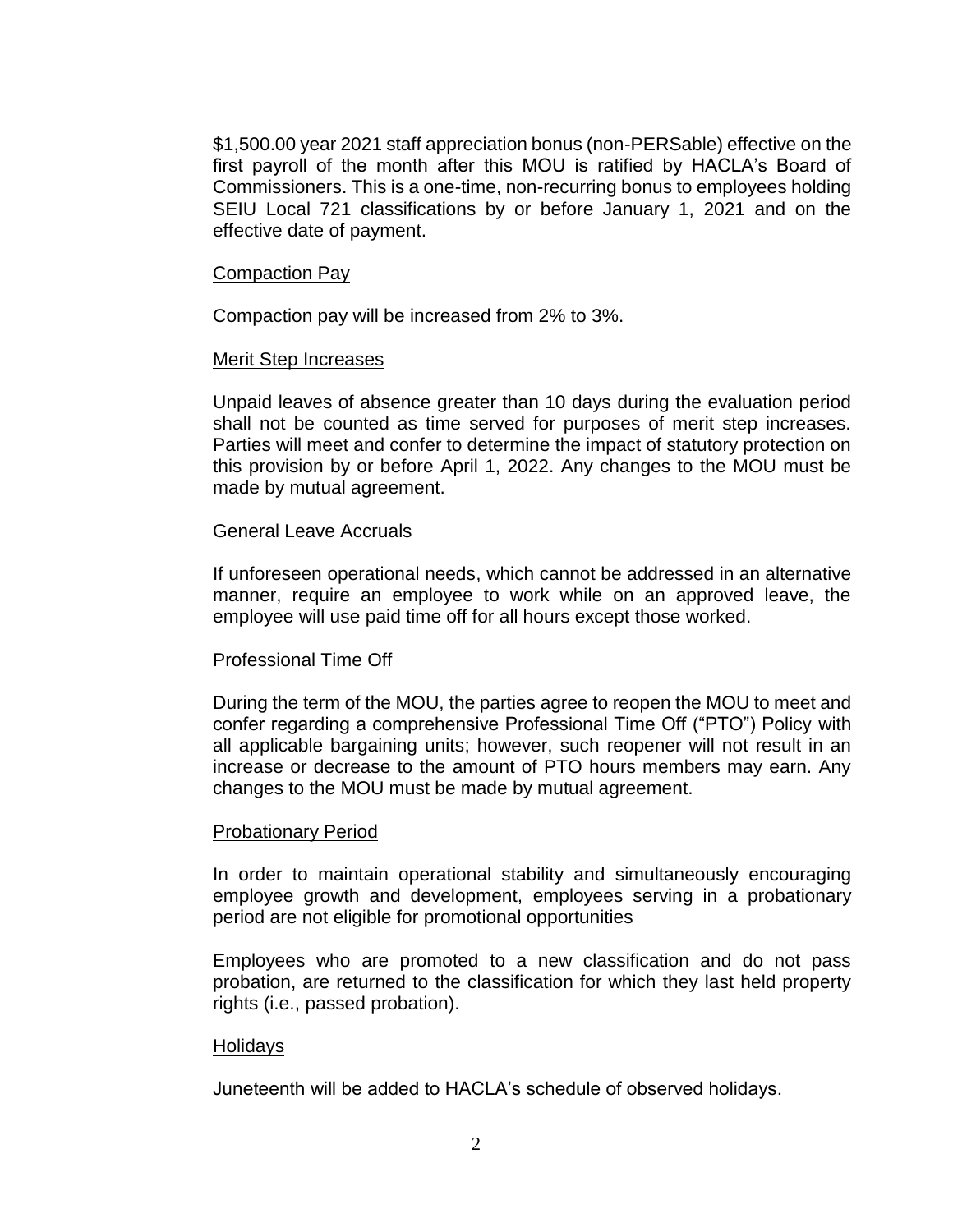## AB119 Report

Management will provide SEIU Local 721 the AB119 report on a monthly basis.

### **Cleanup**

The Chief negotiators for the respective parties will work together to update the provision of the MOU to ensure they are consistent with negotiated changes, as memorialized on December 6, 2021. This includes incorporating the new-employee orientation side letter agreement into the MOU, updating titles and numbering of MOU provisions, and striking outdated provisions.

- **Vision Plan:** The proposed revisions to the MOU between HACLA and SEIU Local 721 supports all four core principals of HACLA's vision plan by maintaining labor stability, competitive wages and operational efficiencies such that the agency can continue to provide uninterrupted service to the communities and clients we serve.
- **Funding:** The Chief Administrative Officer confirms the necessary funds are available and included in HACLA's budget and will be included in the operating budgets for the subsequent years. The source of funds is dependent on position and department assignment.

### **Environmental Review:** Not applicable

**Section 3:** Not Applicable

## **Attachment:**

1. Resolution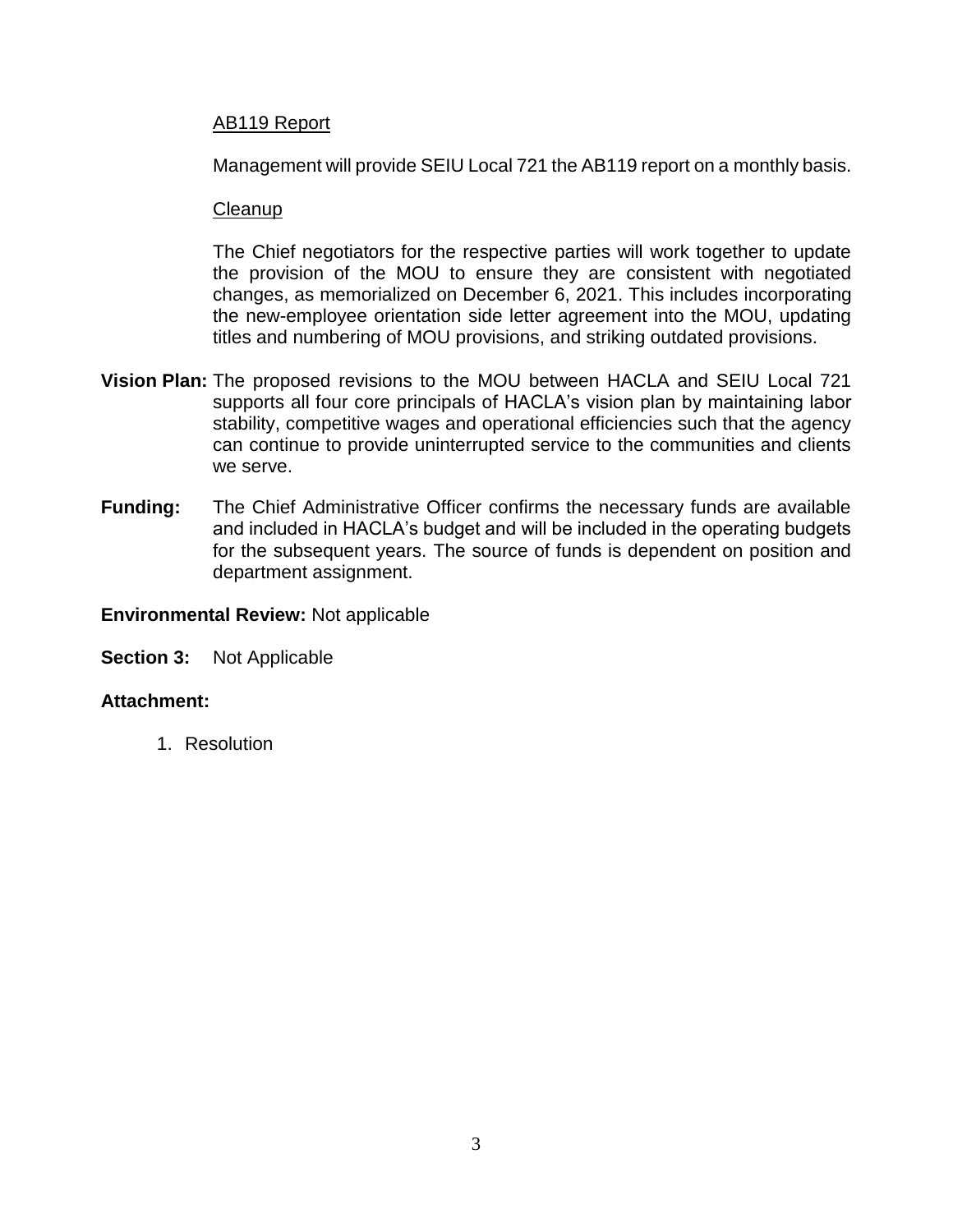# **RESOLUTION NO.\_\_\_\_\_\_\_\_\_\_\_\_\_\_**

**RESOLUTION APPROVING AND ADOPTING REVISIONS TO THE SUCCESSOR MEMORANDUM OF UNDERSTANDING BETWEEN THE HOUSING AUTHORITY OF THE CITY OF LOS ANGELES AND THE SERVICE EMPLOYEES INTERNATIONAL UNION LOCAL 721, AND AUTHORIZING THE PRESIDENT AND CEO AND/OR HIS DESIGNEE TO EXECUTE THE MEMORANDUM OF UNDERSTANDING ONCE THE APPROVED CHANGES HAVE BEEN INCORPORATED**

**WHEREAS,** the Memorandum of Understanding ("MOU") between the Housing Authority of the City of Los Angeles ("HACLA") and the Service Employees International Union Local 721 (SEIU Local 721) expires on December 31, 2021.

**WHEREAS**, the parties met and conferred in good faith regarding the terms of a successor MOU.

**WHEREAS**, the parties have tentatively agreed to the following terms for a successor MOU:

# Term

January 1, 2022 – December 31, 2024.

## **Compensation**

- 4% increase to base salary effective January 1, 2022;
- 3% base salary increase effective January 1, 2023; and
- 3% base salary increase effective January 1, 2024.

\$1,500.00 year 2021 staff appreciation bonus (non-PERSable) effective on the first payroll of the month after this MOU is ratified by HACLA's Board of Commissioners. This is a one-time, non-recurring bonus to employees holding SEIU Local 721 classifications by or before January 1, 2021 and on the effective date of payment.

## Compaction Pay

Compaction pay will be increased from 2% to 3%.

### Merit Step Increases

Unpaid leaves of absence greater than 10 days during the evaluation period shall not be counted as time served for purposes of merit step increases. Parties will meet and confer to determine the impact of statutory protection on this provision by or before April 1, 2022. Any changes to the MOU must be made by mutual agreement.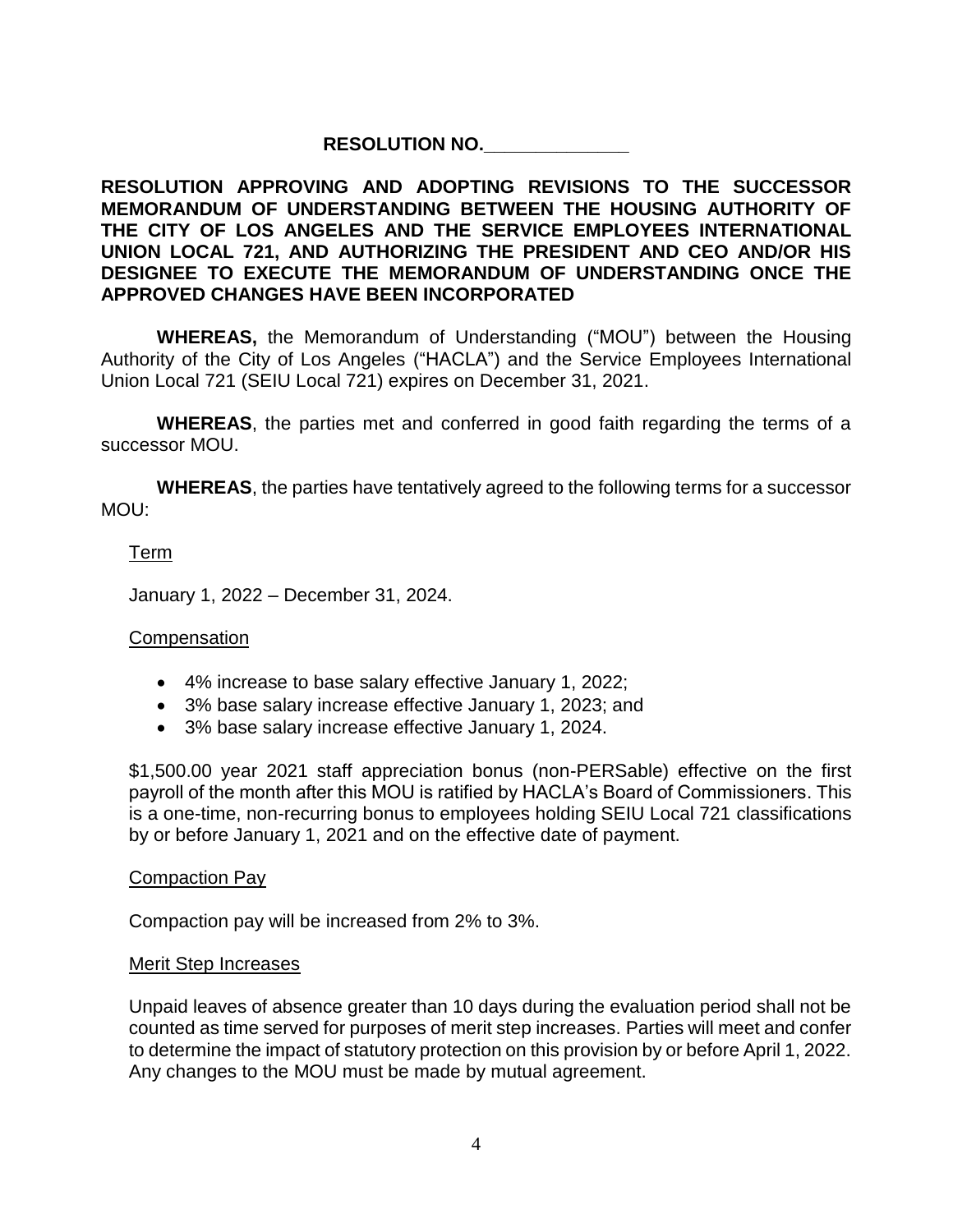## General Leave Accruals

If unforeseen operational needs, which cannot be addressed in an alternative manner, require an employee to work while on an approved leave, the employee will use paid time off for all hours except those worked.

### Professional Time Off

During the term of the MOU, the parties agree to reopen the MOU to meet and confer regarding a comprehensive Professional Time Off ("PTO") Policy with all applicable bargaining units; however, such reopener will not result in an increase or decrease to the amount of PTO hours members may earn. Any changes to the MOU must be made by mutual agreement.

### Probationary Period

In order to maintain operational stability and simultaneously encouraging employee growth and development, employees serving in a probationary period are not eligible for promotional opportunities

Employees who are promoted to a new classification and do not pass probation, are returned to the classification for which they last held property rights (i.e., passed probation).

### Holidays

Juneteenth will be added to HACLA's schedule of observed holidays.

### AB119 Report

Management will provide SEIU Local 721 the AB119 report on a monthly basis.

#### **Cleanup**

The chief negotiators for the respective parties will work together to update the provision of the MOU to ensure they are consistent with negotiated changes, as memorialized on December 6, 2021. This includes incorporating the new-employee orientation side letter agreement into the MOU, updating titles and numbering of MOU provisions, and striking outdated provisions.